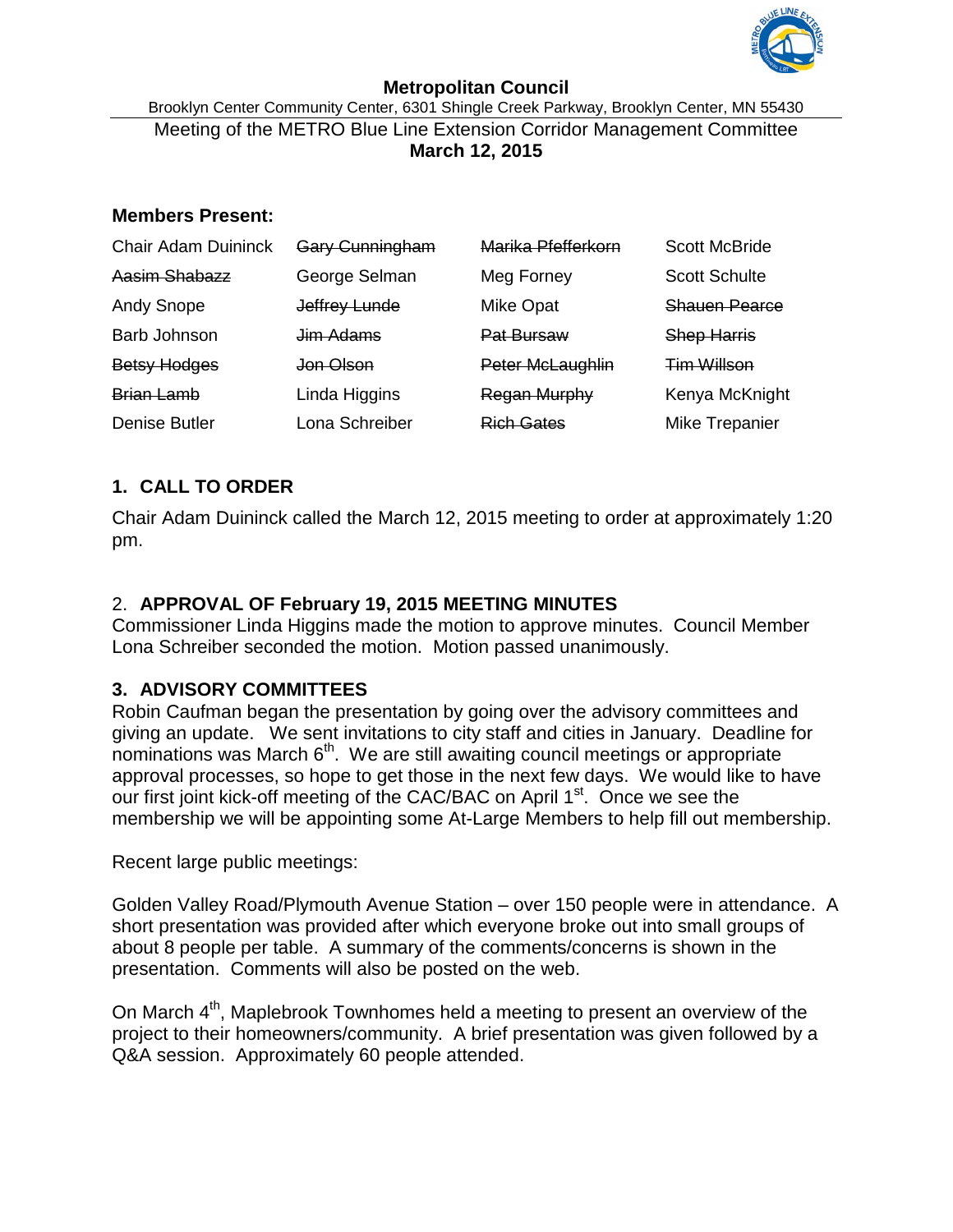

On March 5<sup>th</sup>, West Broadway Road Construction/LRT Design – This meeting was held at the Hennepin County Community College where over 210 people attended. A short presentation was given, after which small groups were formed with staff. A questionnaire was presented for each group. Maps and photos were posted for attendees to view. Comments heard at this meeting will be posted on the web as well.

Commissioner Opat asked who we are talking to at St. Margaret Mary's. They are the biggest land owner nearby. It is important for us to make sure we are talking to the correct group of people who can make decisions about the property.

Ms. Caufman replied that Sophia Ginis, one of our outreach coordinators, has been working the Parish.

Ms. Ginis added that staff is meeting with the Parish's Board of Trustees next week Monday.

CouncilMember Snope added that a member of the Parish sits on the Golden Valley Advisory Committee and has for several years. They are involved at both levels.

Meg Forney added that as far as the CAC committee, there was an exclusion of the Minneapolis Park Board appointee.

Ms. Caufman apologizes for that oversight and said an invitation letter will be sent to President Wielisnki.

CouncilMember Snope added that Golden Valley has appointed two Community Advisory Committee members and one Business Advisory Committee.

Ms. Butler, stated that she noticed that Brooklyn Park does not have any representatives listed for the CAC or the BAC.

Ms. Caufman returns to the CAC/BAC nomination slide and clarified that the blank spaces were a gentle reminder that we still need names. Brooklyn Park will have three on the CAC.

Council Member Schreiber advised that she had attended the March 4<sup>th</sup> and 5th as it dealt with the North end of the line. There has been a lot of local concern because of the potential of takings and road widening that is occurring at the same time. I want to say thanks to the staff on the large meeting with 200+ folks. There were staff from Hennepin County, Brooklyn Park, and MetroTransit who all worked together to accommodate the people there. It was a very well run meeting, especially with the uncertainty that many people came with.

## 4. **TECHNICAL ISSUE #2**

Mr. Nick Landwer provided information regarding Olson Memorial Highway from the I-94 interchange to BNSF corridor. Highway 55 currently acts as a reliever from I-394 to the downtown and western suburbs. This section is currently a 6 lane road, with a 40 mph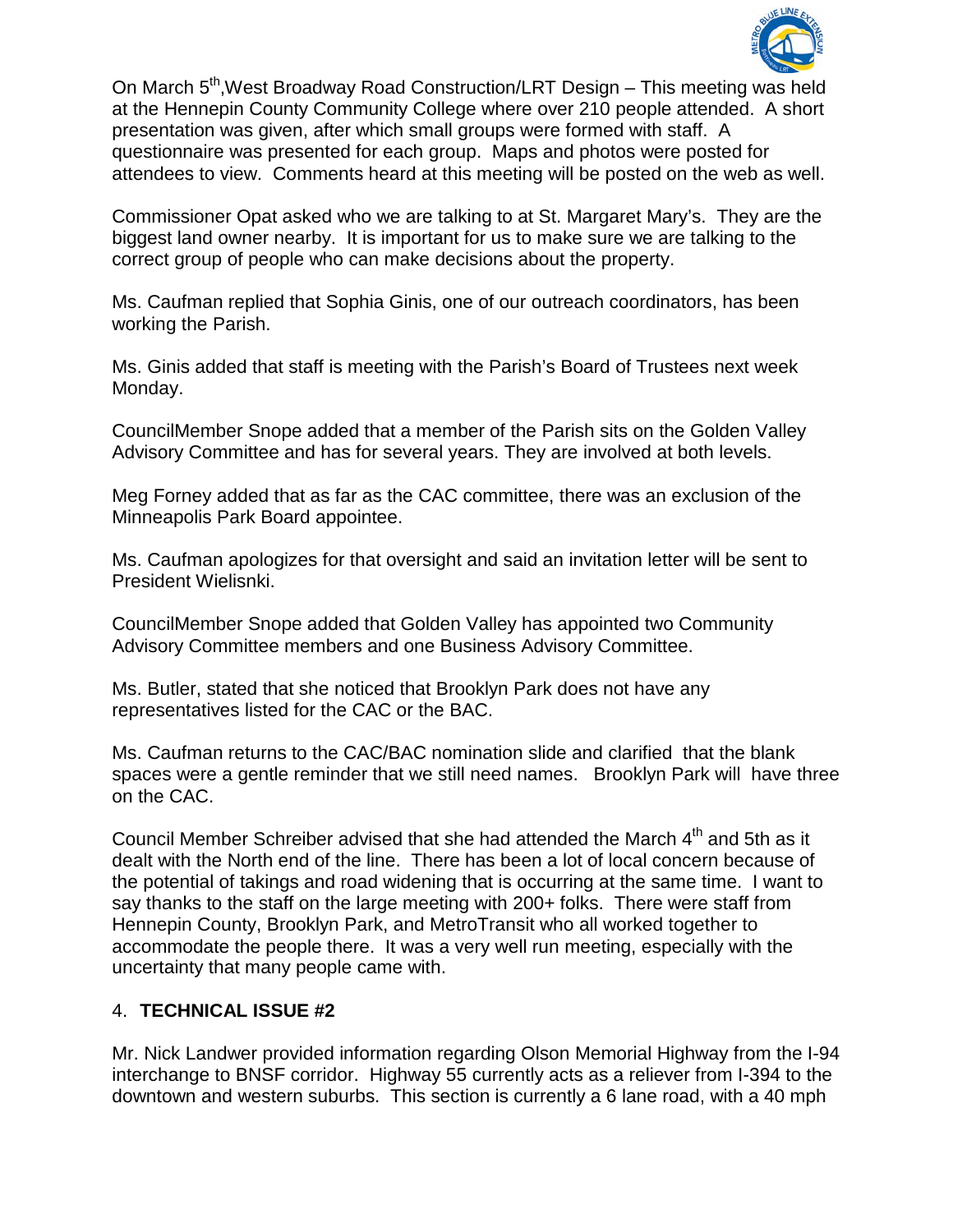

speed limit, wide medians with trees, free right at eastbound Hwy 55 to southbound Lyndale Avenue and a network of frontage roads and alleys that run along the corridor. The roadway is perceived to be a barrier to pedestrians and non-motorized traffic due to the number of lanes, large lane widths, large intersections caused by lanes and widths, and causing a long distance pedestrians have to fully cross the intersection. Mr. Landwer then went through some slides in the presentation which showed photos of some of the areas of concerns/intersections.

We meet regularly through the issue resolution process with MnDOT, City of Minneapolis and Hennepin Countyto discuss the issues

Next we will seek input from BAC and CAC and plan to hold a community meeting this spring to discuss with the neighborhood and provide frequent updates to the CMC.

Council Member Snope noted that Minneapolis is included in the discussions and asked to include Golden Valley. Any restrictive efforts, whether it is putting a light at Thomas or reducing lanes will affect Golden Valley. Eastbound traffic right now will back up as far as Plymouth, the other side of 169. It is imperative to consider impacts to Golden Valley.

Mr. Landwer indicated we had reached out to Golden Valley. Our next IRT meeting includes Golden Valley staff. As we get traffic information, we will share it.

Mr. McBride noted that Highway 55 is a MnDOT Highway so I'd just like to acknowledge that we are fully engaged in this conversation. We are fully engaged in the IRT team, with a number of staff that are working on this. We have received some preliminary traffic information. We want to take a look at that and we have some questions on that and want to look further at that. A reduction in lanes will cause some congestion that doesn't exist today. That is clearly an issue for MnDOT. When you step back and look at 55, it is a very important piece of the regional system. It is a principal arterial from downtown Minneapolis to I-94 and 494, and at 494 it is a pretty intense regional job center. This presentation mentions the C Line ABRT on Penn, connect up with 55 and head into downtown. There is also a desire in the Western suburbs to create a bus rapid transit option on Highway 55. So a more congested 55 doesn't work well for transit. We are trying to weight all of these options. We do agree that a 6 lane highway is a barrier to pedestrians. We are just as concerned as anybody about that issue and want to work with the project team and try to figure that issue out. One thing I want to offer is that when we look at this stretch of Highway 55, we are looking at the design of the highway with LRT down the middle. We have these other regional transit pieces that are being talked about as potential plans. We have a ton of MnDOT owned land on the south side of this corridor. I don't think we have a vision for Highway 55. We really haven't talked about how we potentially might use that land or how that might change this corridor in the future. How transit might want to interact with that land, both this LRT line and these future potential RBRT. There are a lot of bigger regional questions that really ought to be answered with this. They all really come back to this 6 lane/4 lane question. We are fully engaged and look forward to continuing the conversation. We are getting good technical information from the project team and will continue to work with the team.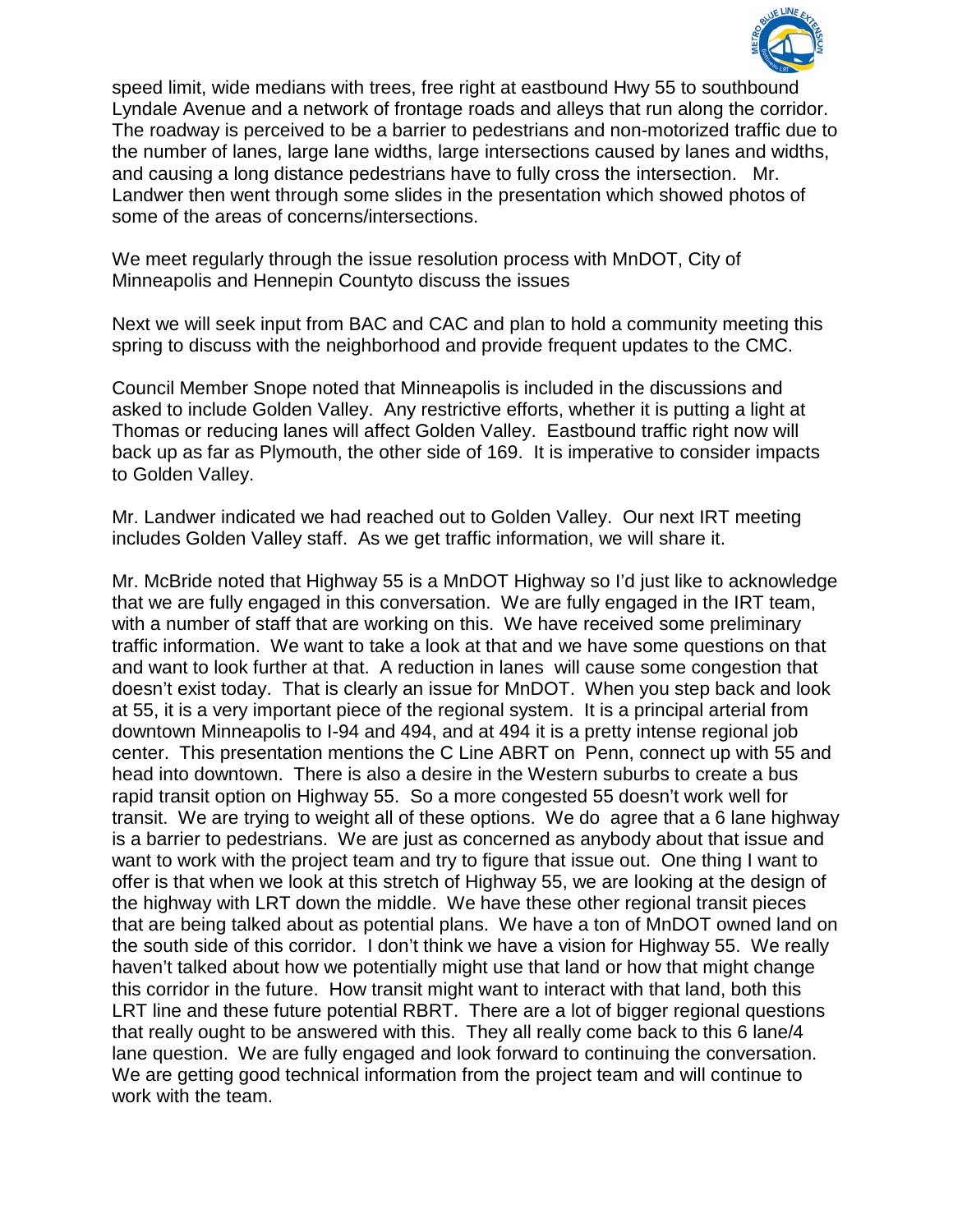

President Johnson noted that Olson Highway into downtown Minneapolis is convenient for a lot of people to get to work. I am very nervous about increasing congestion on that road. The other thing I want to say is that I think coming into Minneapolis after you go through Theodore Worth Park is a very pleasant experience because of all the green space. I really don't want to lose that in the long term. I was chatting with one of our former Mayors and he said the reason there is a lot of green space there is because the soils are really bad. There used to be a lot of houses there, but they were taken down because of soil conditions. We have a lot of thinking to do about what we want to see that street look like. I think we need to remember it is a major feeder to employment in our downtown and also as you come into Minneapolis it is a beautiful, pleasant experience and I don't want to lose that.

Mr. McBride responded to Commissioner Opat's question about what MnDOT's plans are for Highway 55. We really don't have any plans for Highway 55. It operates as part of the regional system and operates pretty well. We don't have anything in our 20 year/long range plan to do anything extraordinary to Highway 55. We are very open to work with the City, County and project team to try to create a future for Highway 55. This is the perfect vehicle to try to look at that. We are very open to be part of that conversation and we have no grand design for what Highway 55 should look like.

Chair Duininck mentioned that it is pretty clear that we need to take our time on this element of the project and be very engaged with the CAC, BAC and the CMC. I appreciate everyone's comments.

## 5. **TECHNICAL ISSUE #7**

Mr. Landwer advised that the next two issues will update the committee on stations. The first station is Bass Lake Road Station. Mr. Landwer talked about the progress of the design in this area.

This station is showing a center running platform with pedestrian and bike access to the area. By the station we are showing a loop with a few parking spots and a kiss and ride. We were asked to evaluate moving this station a little farther south from the current location. That layout didn't play out as well due to more difficult pedestrian access, not quite as visible from Bass Lake Road, coming off a bridge and getting back down to grade.

#### 5. **TECHNICAL ISSUE #11**

Mr. Landwer continued with the 93<sup>rd</sup> Avenue (Park and Ride as shown in the DEIS) and the Oak Grove Stations. This configuration has the track coming up the center line along west Broadway, cross over to the location (by the park and ride). The train will cut back across all lanes to the west side of the road.